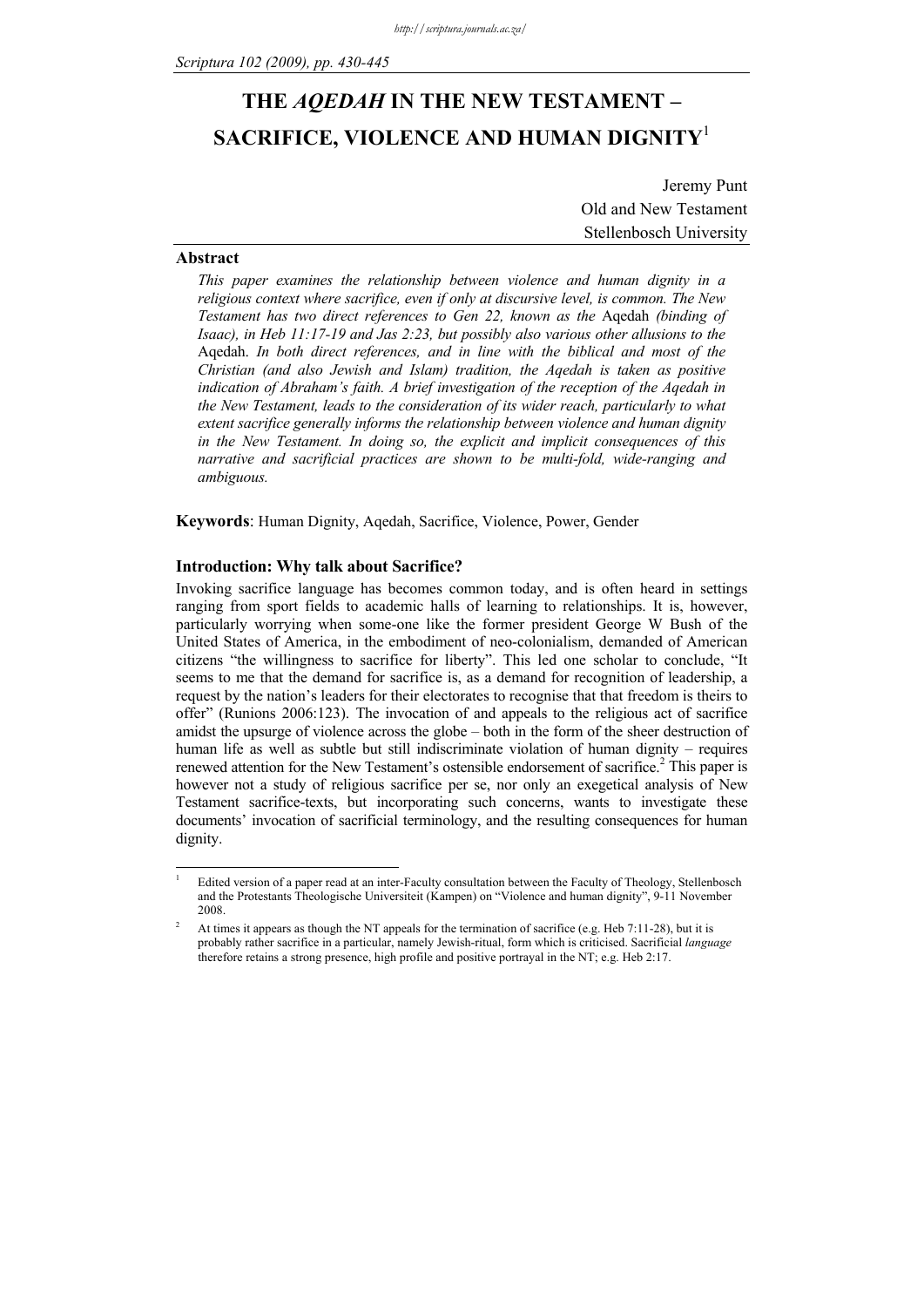The notion of sacrifice is of course not unique to the New Testament documents, especially not when compared to the Old Testament. But also beyond that comparison, sacrifice is an enduring phenomenon in religion, from the earliest times, which also explains the enduring interest in and value attached to sacrifice in scholarly research. Generally speaking, in the Greco-Roman world, "[s]acrifice stood at the center of a complex set of cultural, social, and political institutions" (Stowers 1995:295). Opinions vary on the nature and impact of sacrifice – in its many forms and with its many purposes<sup>3</sup> – on religion, but there is general agreement about its importance, stressing that sacrificial actions play a 'key role' in religion (Drexler 2006:1657), and with some going as far as claiming that "Any explanation of sacrifice is, in fact, a theory of religion in miniature" (Smith 1995:948). In many religions, a tradition of sacrifice developed from practices of actual offerings of various items, ranging from plants, liquids, music and dance and (animal and human) living creatures, to gods.<sup>4</sup> Again, my interest here is broad, trying to account for the impact of sacrifice regardless of its immediate object (inanimate, animal or human), which as practice or as conceptual framework is widely, although by no means exhaustively, attested in biblical and also New Testament times. Without claiming to provide all the answers, the question engaged is what was and is the impact of the New Testament's 'spiritualised, metaphorised' (Drexler 2006:1665) and widespread sacrificial terminology, especially given the grounding role bestowed on Isaac, the son of Abraham and of course, on Jesus, the son of God, for apparently justifying human sacrifice?

While the New Testament has only two direct and unambiguous references to the *Aqedah*, or binding of Isaac as related in Gen 22, which appears in Heb 11 and Jas 2:23, the reach and influence of this narrative has gone beyond the texts directly referring to it. In the texts explicitly mentioning the *Aqedah* (Heb 11 and Jas 2) and in line with the biblical and most of the Christian (and also Jewish and Islam) tradition, Abraham is praised for his faith and obedience to God given his willingness to kill and sacrifice his son, although there was a lastminute divine intervention. For his willingness to obey God beyond the love for and the life of his own son, Abraham was the recipient of praises and promises.

The explicit and implicit consequences of the *Aqedah*-narrative and its New Testament afterlives are multi-fold, wide-ranging and (if not so from the beginning) soon became ambiguous – given particularly the legitimisation of sacrifice and thus the shedding of (human or animal) blood. Three intersecting questions form the perimeters of this short paper. Is sacrifice, and moreover, child sacrifice<sup>5</sup> grounded as a model in the Christian tradition

-

<sup>3</sup> For a brief summary, cf Drexler (1996:1664-1665) – prominent theorists associated with the respective interpretations of sacrifice are indicated in brackets: sacrifice as gift exchange and renunciation (Tylor; Van der Leeuw); as sacramental meal (Smith); as communicative act (Hubert and Mauss); and, as purifying power (Frazer; Girard).

<sup>4</sup> Such offerings were later replaced by related symbolic designations of penance, exceptional virtue, and even martyrdom. It is perhaps martyrdom which blurs, at least for modern sentiment, the boundary between a tolerant, general acceptance of sacrifice of inanimate objects (and maybe even animals), and the precarious situation that develops when the objects of (those selected for) sacrifice were human, and often children. Given such variety of concepts and practices connoted by the term, some scholars point out the difficulty in defining sacrifice notwithstanding its "key role in the religions of humanity". Comprising "different kinds of religious phenomena … that are basically distinct, in the intentions of the actors as well as in the principal theological world pictures and faith systems" (Drexler 2006:1657).

<sup>5</sup> References to child sacrifices in the OT include e.g. 1 Kings 16:34 (son of Hiel of Jericho sacrificed during reign of Ahab); 2 Kings 16:3-4 (son of Ahaz, king of Judah, sacrificed); and, 2 Kings 21:35-36a (son of Manasseh, King of Judah, sacrificed). But tensions already exist in the (OT) texts: e.g. Elijah's 'anti-sacrificial sacrifice' sees after the showdown between Elijah and the Baal prophets (who were reputedly involved in child and human sacrifices), him invoking those present in the name of God to kill all the Baal prophets (Bailie 1995:169-173). The place and role of children in biblical, and more specifically, NT times cannot be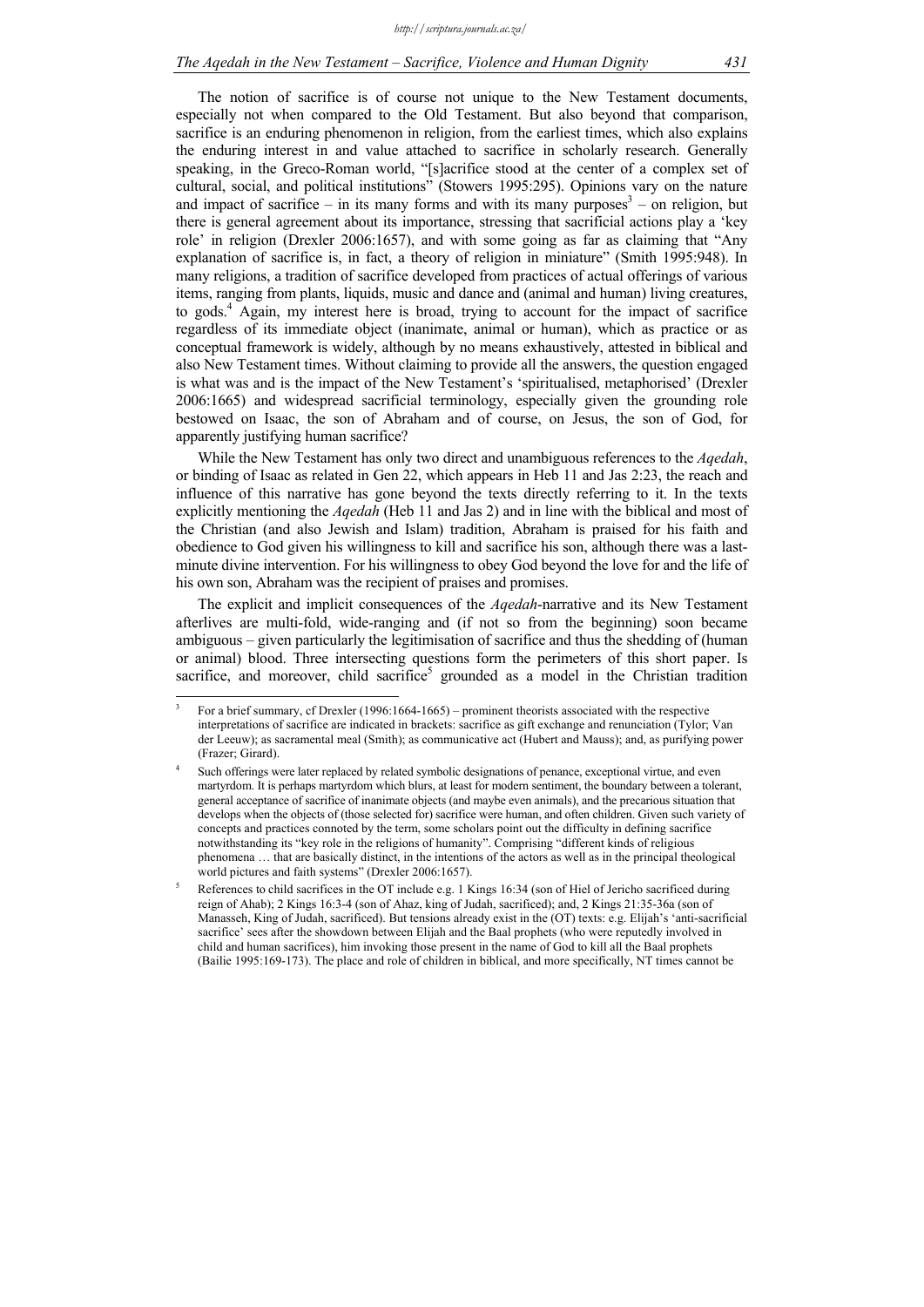through the *Aqedah*, with the potential to legitimise (or at least be seen to legitimise) and so to sanctify killing (of innocents) for a larger, divine purpose?<sup>6</sup> Moreover, since in sacrifice not only religious or devotional issues are at stake, is the embeddedness of sacrifice in relationships of power not also important to consider? Further, and given the particular sociopolitical setting and nature of first-century society, what was the relationship between sacrifice and engendered communities?

# **The Bible, Sacrifice and Dignity: Prospects and Problems**

The religious sanction, in the form of tacit acceptance if not always active encouragement, of violence through sacrifice<sup>7</sup> – as the result of Christian perspectives, and interpretation of the Gen 22 account and the death of Christ in particular – displays the collusion between violence and the accompanying threat to human life and dignity quite blatantly. It has been argued that core to all sacrifices is the tension between its two movements: uniting effects of communion through sacrifice, and the separating and preventative qualities of expiation also wrought by sacrifice (Stowers 1995:296-297;300). In the Jewish faith, animals were sacrificed in the Temple, according to the ancient view that the blood from the sacrifice 'covers over' the sins of people.<sup>8</sup> Such expiatory descriptions of the salvation brought by Jesus are also found in the New Testament (Ehrman 2008:367).<sup>9</sup>

The context of early Christian sacrifice was, however, much more complex than only focussing on instances where it was presented as symbol of atonement. While space does not allow detailed discussion; at least two important aspects should be noted here. One the one hand, much of the New Testament built upon or simply assumed a sacrificial setting, to an extent more than what can simply be ascribed to its Jewish roots.<sup>10</sup> The various

discussed here; cf e.g. on the Bible and families, Thatcher (2007:25-50); on Jesus and children, Thatcher (2007:51-77); for practices of children exposure, Osiek (2005:213-215).

<sup>6</sup> "[E]xplicit and detailed charges of infant sacrifice within associations of Jesus-followers come to the fore in the work of Tertullian and Minucius Felix" (Harland 2007:71).

<sup>7</sup> Stowers however cautions against the all too easy alignment of violence with sacrifice in the ancient Greek context. The important aspects of sacrifices were about the distribution, cooking and eating of meat rather than about the slaughter of the animal, which were only an 'unremarkable, necessary prelude' to sacrifice (Stowers 1995:297).

<sup>8</sup> Space does not allow discussion of OT texts here, but Cain's failed sacrificial offering of agricultural products rather than a blood offer has for example in the past been interpreted as an indication of the importance of ritual slaughter for atonement with God – borne out further by the disastrous consequences when Abel is killed. Other interpretations of this narrative, and of sacrificial actions in the OT are numerous but cannot be addressed here. Cf Bailie's notion that "Like every other society of the time, Israel's cultural existence was dependent upon its sacrificial system" (Bailie 1995:157).

<sup>9</sup> The technical term for the act of covering was 'expiation' ( $\lambda \alpha \sigma \tau \hat{n} \omega \nu$ , cf Rom 3:25). Apart from atonement where Jesus' death is like the sacrifice of animals in the Jewish Temple (e.g. Rom 3:25), cf Ehrman (2008:361-367) for other, different models of salvation in Paul: judicial model where sin is transgression, and Jesus as innocent paid the penalty for others (e.g. Rom 3:23; 6:23) – the model prominently used for referring to Paul's notion of justification by faith; participationist model where sin is a cosmic power from which, through an intervention possible only from God, Jesus liberated people; reconciliation where mediator intervenes to restore relationship through self-sacrifice (e.g. Rom 5:10; 2 Cor 5:18-20); redemption in which life is 'purchased' through Christ's blood (e.g. Rom 3:24; 8:23), although from whom or what (cosmic forces; devil; sin?) is not clear; or, rescue from some (physical) danger, where someone intervenes to safe the one in danger (e.g. Rom 5:7-8).

Among Jews sacrifices were prescribed by the Torah and their role therefore quite pronounced: sacrifices were performed by priests in the temple in Jerusalem according to specific rituals. Priests skinned, prepared and at times even cooked the sacrificial carcass, and in some case worshippers would take home the carcass of parts of it afterwards to share with others at a feast (Ehrman 2008:37,40-41).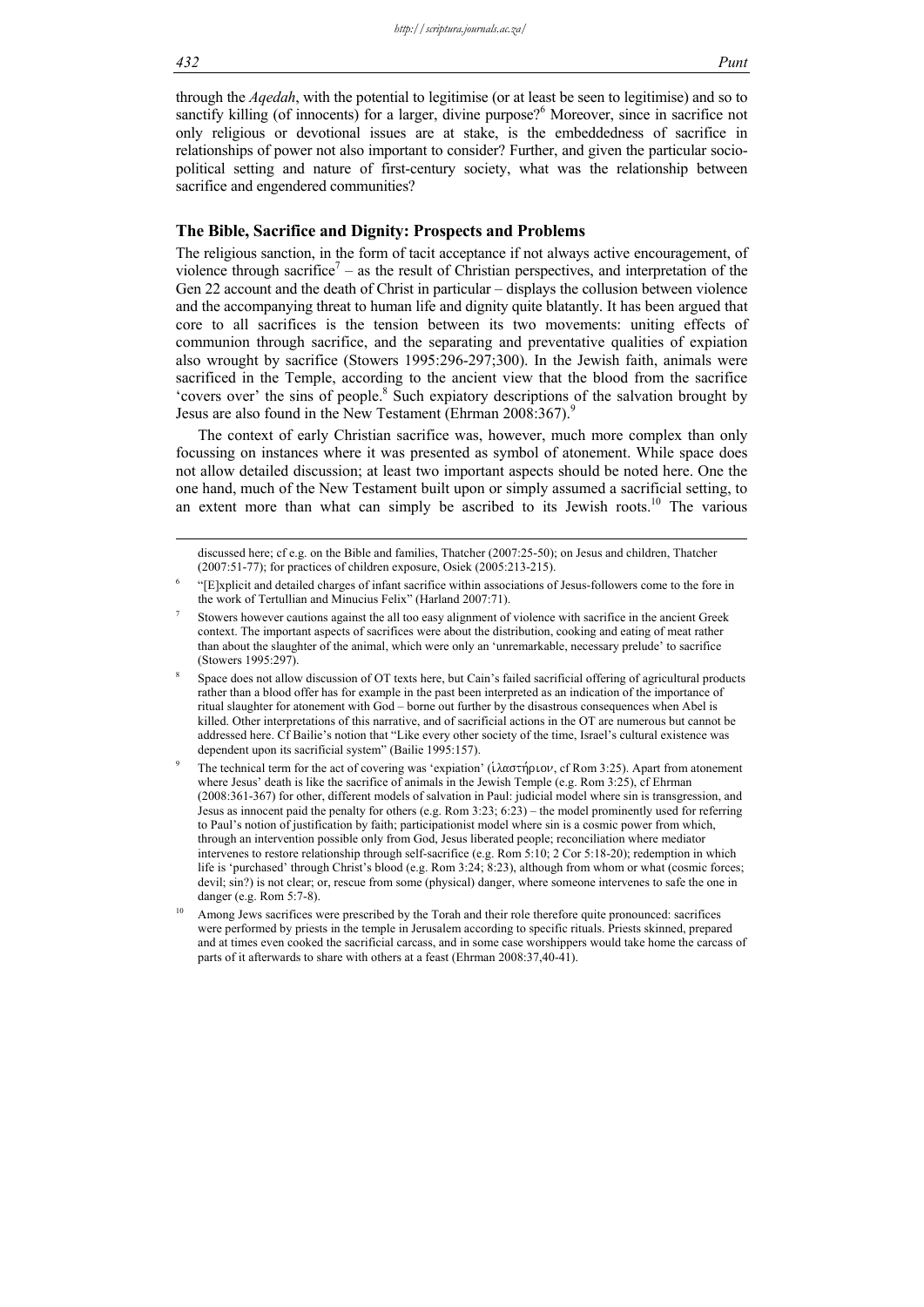portrayals of Jesus all in one way or another presented his death in a sacrificial way, with the cross increasingly symbolising exactly that notion. On the other hand, though, what made the early communities of Jesus followers stand out and to be treated as foreign, was their unwillingness to participate in sacrifices to the other gods of the time (cf Harland 2007:68; Stowers 1995).

Admitting that the Bible is 'at cross-purposes with itself' regarding the subject of sacrifice, and even more so with regard to the story of Abraham's (almost) sacrifice of Isaac, some scholars nevertheless insist that sacrifice – human offers and the practice of sacrifice itself – is what Abraham repudiated in Gen  $22.^{11}$  To quote one scholar at length: "This understanding [God blessing Abraham for his willingness to sacrifice his own son] may have had a certain coherence in the dark world of human sacrifice to which it hearkens back, and it may have some psychological pertinence, but the true biblical spirit has little nostalgia for the sacrificial past and almost no interest in psychology. What we must try to see in the story of Abraham's non-sacrifice of Isaac is that Abraham's faith consisted, not of almost doing what he did not do, but of *not* doing what he almost did, and not doing it in fidelity to the God in whose name his contemporaries thought it should be done" (Bailie 1995:141). Such ingenious phrasing of the complexity might not escape the deeper problem, inherent to sacrifices and contemporary perceptions of sacrificial actions: the acceptance of a sacrificial frame of reference!

In fact, the misunderstanding of the theological role of sacrifice among opponents of the early followers of Jesus,<sup>12</sup> or perhaps simply stereotypical and deliberate distortion intent on vilification, soon gave rise to disastrous rumour-mongering, particularly in the progressively worsening situation they found themselves in until the fifth century. "In many respects, then, what we are witnessing with these allegations against Christians is the convergence of several factors: ethnographic stereotypes of the alien or immigrant cultic association (e.g. Bacchanalia), common allegations against Judean cultural groups specifically, and novelistic or popular stories of the internal threat often associated with criminal or low-life anti-associations  $\dots$  [T]he inversion or perversion of the shared meal,<sup>13</sup> along with inherent sacrificial connections, stands out as a symbol of the group's relation to surrounding society, as a sign of an anti-social threat and the epitome of social and religious disorder" (Harland 2007:71-72).

While it is at times difficult to establish the extent to which Jesus-follower antipathy and a well-established tradition of stereotyping and vilifying unnecessarily and grossly aggravated negative perceptions of sacrifice in the early Christian tradition, indications in early sources including the New Testament documents show the importance attached to sacrifice as well as register elements of uneasiness with sacrificial practices. Before some consideration of New Testament *Aqedah*-texts, a brief look as some modern theories of sacrifice may at this stage prove helpful for a more appropriate framing of the full religious but also socio-cultural purpose and effect of sacrifices.

 $11$ 11 Bailie (1995:142) insists that "Abraham's alteration of the sacrificial system was driven by both moral and religious imperatives", although their content remains unclear. For opposing views, cf e.g. Bremmer (2002:35; 42); Chilton (2008:17-43); Noort (2002:19-20).

Such embittered stereotyping occurred among early Jesus-followers as well, directed to their opponents outside and within; cf e.g. the accusation that Montanists sacrificed their children or used their children's blood (Harland 2007:72, n48; cf Punt 2008; 2009a).

<sup>&</sup>lt;sup>13</sup> In Greek cities, shared meals forged bonds between the powerful and the common, supporting the poor in times of crises – sacrifices in this way "mediated power in an indirect and non-threatening way that allowed for negotiation and resistance while reproducing the social order" (Stowers 1995:323).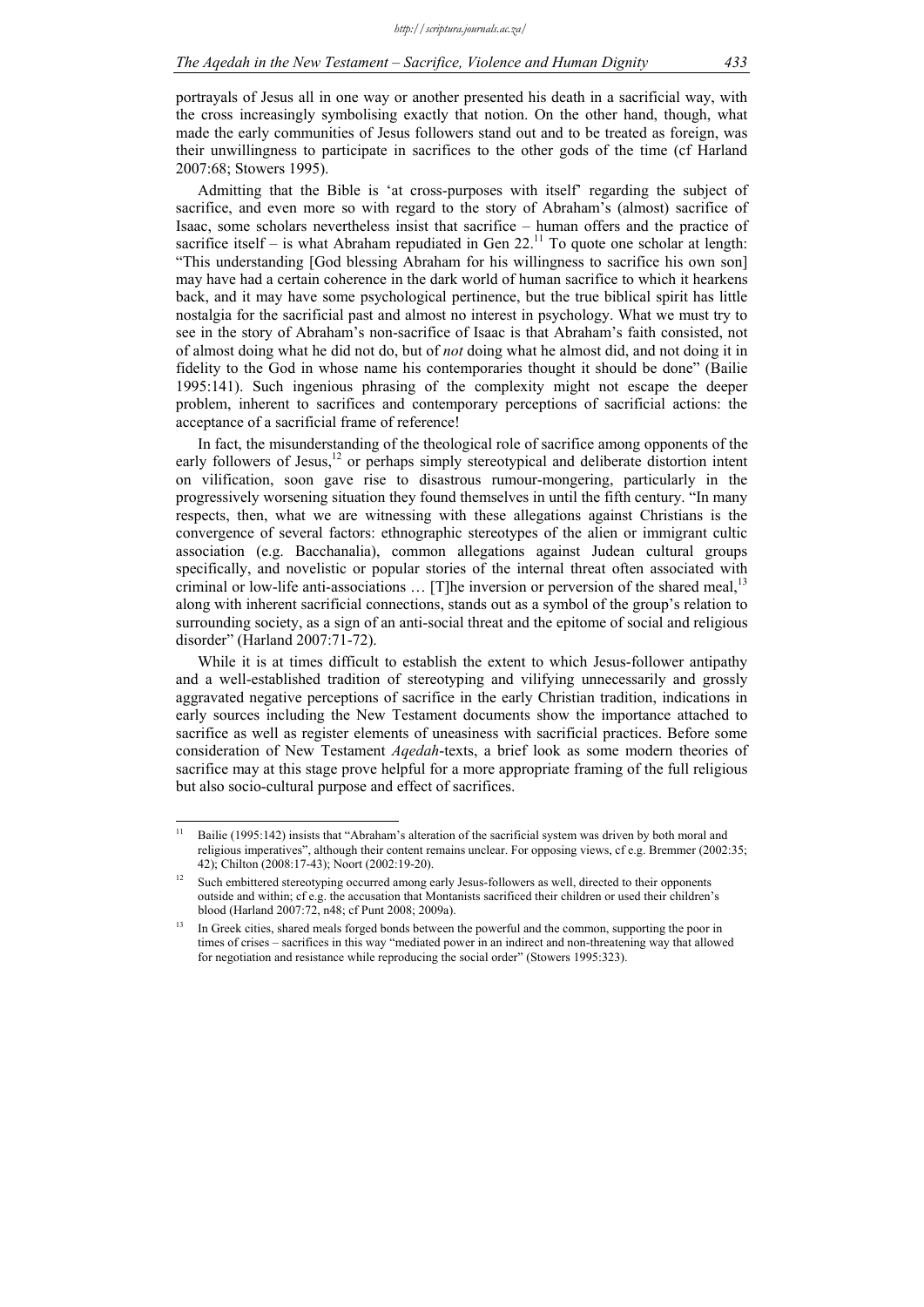-

# **Theories of Sacrifice: Two influential Models as Examples**

Many different theories exist to explain sacrifice and its role in society, including propitiating the gods, sharing communion with the gods, offering tokens of devotion to the gods, and so on. Beyond religious-theological understandings of it, various social-scientific and other theories have also been offered for explaining the phenomenon of sacrifice,  $14$  of which only two are briefly mentioned here. *Firstly*, in social-scientific approaches to the New Testament, sacrifice is often seen as related to "rites of passage that permit boundary crossings into areas normally 'out of place' to 'clean' people" (Neyrey 1996:90-91, referring to Malina). Such explanations of sacrifice are premised on the notion of clean and unclean, or purity and dirt and links up largely with the work of British anthropologist Mary Douglas, who focussed on anthropological notions and explanations of defilement, and explains how dirt refers to things considered polluted, unclean or out of place (Douglas 1966; Neyrey 1996:88).15 Sacrifice, therefore, is on the one hand about the ordering of society and (its) selves, the regulating of power – a topic to which we will return below.

Other theorists find in sacrifice the very reason for the (continued) existence of human society itself. René Girard's theory of ritual scapegoating, *secondly*, for example amounts to a theory of sacrifice in that it holds that a "single act of mob-violence in primordial times" is the cause of all religions. The defining theme of biblical literature was for Girard a growing gradual developing uneasiness with sacred violence and its accompanying religious blood sacrifices, together with a stronger focus on those marginalised in the unfolding of history. Ultimately, Girard argued, such themes reached their historical zenith in the crucifixion, the literary summary of which is found in the New Testament.<sup>16</sup> "Anthropologically, this was decisive: the crucifixion and the New Testament's disclosure of its universal meaning. The historical convulsions of our era are an elaborate footnote to these things. Attempts to comprehend these convulsions that fail to take into account the destabilizing effect of the Bible's aversion for sacrifice and its concern for victims will never get to the heart of the present cultural predicament" (Bailie 1995:114).<sup>17</sup>

<sup>14</sup> Stowers reckons the central place given to sacrifice in sociological theory has been due to the ubiquity of animal sacrifice across the world, and since it tends to be central in communities where property, power, and status have been submitted through descent. The latter explains why sacrificial practices are not found in either hunter-gatherer or achievement oriented, monetary market-based societies (Stowers 1995:295-296).

<sup>15 &</sup>quot;Mary Douglas has taught us how views of the body, including issues of the consumption of food, reflect views of society and the boundaries within and around society. Moreover, the boundaries that are violated in the ritual murder and consumption of fellow humans can symbolize the destruction of society itself" (Harland 2007:74). The social body– as macrocosm – is understood as a structured, ordered system concerned with affirming and protecting its boundaries, its order and classifications, and the person's physical body – as microcosm – within the society is seen to emulate the social sense of order and structure (cf Malina 1993:149-183). Sacrifice's ordering or structuring function also incorporated the broader purposes of regulating relationships of power in society. In biblical times, where patrilineal descent determined kinship on the basis of essentialised discourses of shared blood, practices of sacrifice also served kinship-related purposes, since as religious rituals they sanctioned blood relations and kept them in place (Hodge  $2007:19-42$ 

<sup>&</sup>lt;sup>16</sup> Cf e.g. Girard's confidence that the Bible and Gospels in particular "contain an anthropology of religion far superior than anything the social sciences can provide", contrasting it to the "shallowness of religious relativism" (Girard, in his foreword to Bailie 1995:xii).

<sup>17</sup> Communal remembering and mimetic reliving of that act through community-chosen scapegoats divert natural human aggression away from the community; the scapegoats are sacrificed for the sake of the whole group, and simultaneously strengthen the community and its socio-cultural order. It is within sacrificial systems that "the medicine becomes the poison", when brutality is condoned in the name of and for the sake of civilisation (Bailie 1995:79-87). For further discussion, cf Punt (2009b). Criticism against Girard as literary theorist is that his theory of culture and religion is too general, universalist, and reductionist, where all cultures in the world are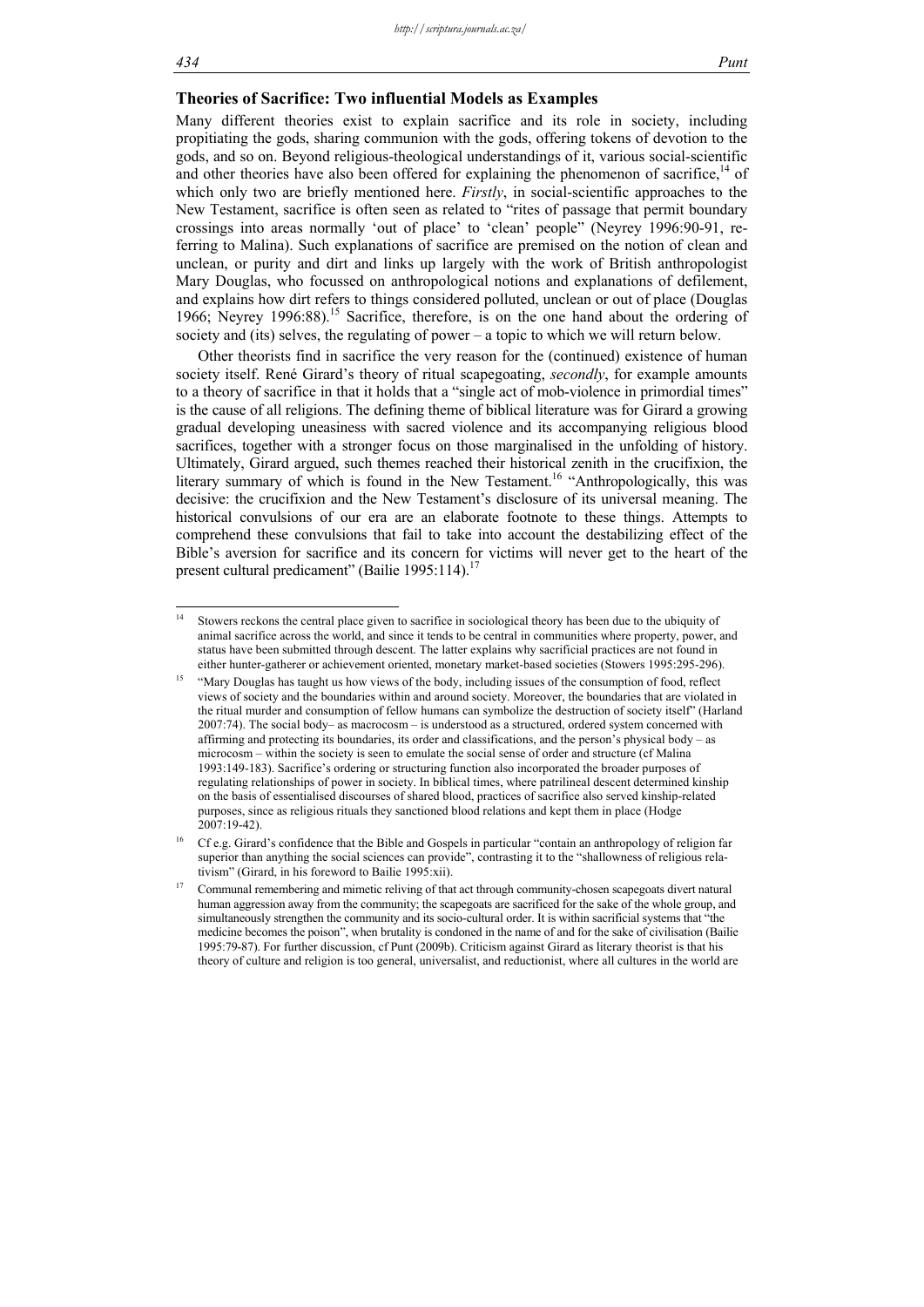In the end, such sociological explanations of sacrifice as religiously oriented rituals crucial to social formation and identity are important for understanding the broader reach or sacrificial terminology in the New Testament; particularly since these and other explanations tend to inform our (theological) thinking about sacrifice in subtle ways. But further study of the New Testament *Aqedah*-texts is also required.

# **The** *Aqedah* **in the New Testament**

The presence, tangible and otherwise, of the *Aqedah* in the New Testament is relatively widespread, given the pervasive importance of Abraham as father of faith for many of its authors.18 The much longer, complex and often fascinating midrashic and rabbinic tradition and interpretation of the *Aqedah* – of which the relationship to the New Testament's appropriation of the *Aqedah* is still debated – is not addressed here (cf Swetnam 1981:4-22). In two New Testament texts, however, direct references were made to the *Aqedah*, namely in Hebrews 11 and James 2, and other possible allusions are often argued.

### *Hebrews 11:17-19*

In Hebrews the focus on sacrifice and its literally bloody significance latches onto the *Aqedah* traditions which were extended towards the death of Jesus on the cross, but which now becomes not only the ultimate sacrifice but paradoxically therefore also the sacrifice that puts an end to all sacrifices.<sup>19</sup> The argument of Hebrews fits in well with the actions of Jesus described in the gospels, regardless of the understanding of the historical Jesus or difficulties in synchronising the gospel accounts.<sup>20</sup> The Gospels' emphasis on Jesus predicting that the Temple will be destroyed, can be understood as either an indication that there will be a new temple totally sanctified for the worship of God in the new age, or, more probably, that there would not be the need for any temple at all, since in the absence of sin cultic sacrifices of animals to bring atonement would no longer be required (Ehrman 2008:265).

In Hebrews, $21$  as is often the case in the New Testament when exemplary faith is addressed, Abraham is held up as the prime example of enduring faith. Among the

ascribed a (same) single origin and purpose. Although pragmatic in nature, the theory's validity for understanding peace and violence in the New Testament is faulted for not dealing adequately with all the documents (Punt 2009b; cf Desjardins 1997:114; 2001:100).

<sup>&</sup>lt;sup>18</sup> For a wide range of interpretations of the *Agedah*, even beyond the Christian traditions, cf the essays in Noort and Tigchelaar (2002).

The understanding of Jesus' death as a sacrifice, and even as the sacrifice to end all others, was widespread among the diversity of early Christian groups including the Jewish-Christian adoptionists (or Ebionites) Cf Ehrman (2008:3).

And even earlier criticism of the sacrificial practices by the OT prophets! But what was the reason for this criticism: of sacrifices as theological concept? Of the sacrificial *system* as such? Or of the accompanying attitudes and lack of piety and commitment exhibited by those participating in the system? Were sacrifices criticised or people who were, in the eyes of the prophets, not going about it in the correct way, i.e. having their daily lives correspond to what they purport to accomplish with their sacrifices?

<sup>&</sup>lt;sup>21</sup> The document 'to the Hebrews' was probably towards the turn of the first century CE directed to second generation followers of Jesus, who had already experienced some persecutions for their faith (imprisonment, loss of property, cf Heb 10:32-34; but not martyrdom, cf Heb 12:4), and who were in all probability from Gentile rather than Jewish stock (cf the reminder about faith in God, resurrection of the dead, and eternal judgement, issues they were instructed in upon becoming followers of Jesus, cf Heb 6:1-2). The document is not really a letter but as self-styled a 'word of exhortation' (Heb 13:22), it was probably constructed as a sermon – with the standard epistolary elements at the end of the document (benediction, exhortation, travel plans, final greetings and farewell, Heb 12:20-25) possibly added before delivery to the community, or even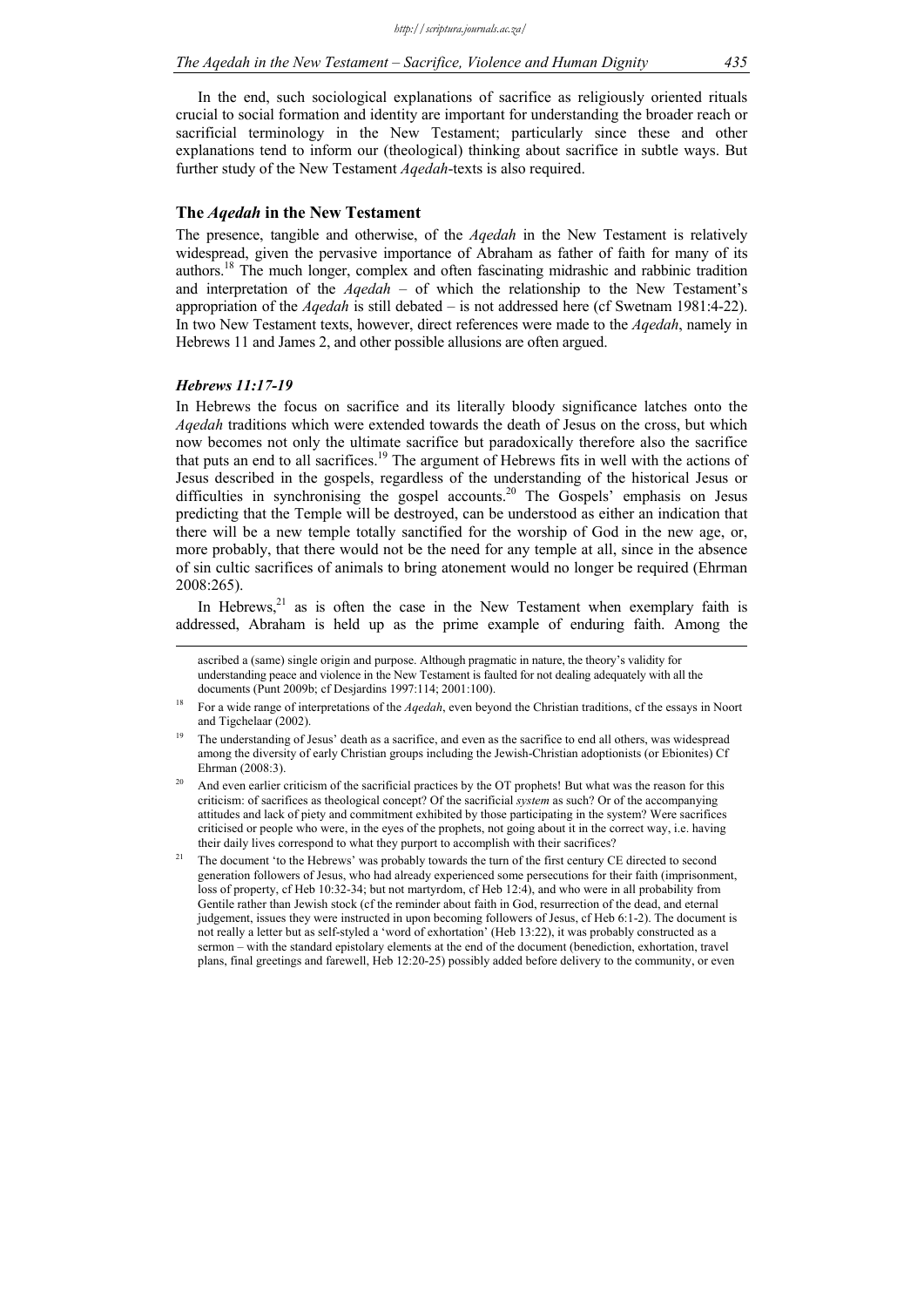$\nu \notin \phi$ ος μαρτύρων ('cloud of witnesses', 12:1), Hebrews singled Abraham out for special attention, narrating his faithfulness including his intended sacrifice of Isaac (cf Court and Court 1990:319). This story resonates well with many elements related to Jesus as only begotten Son of God, earlier emphasised in Hebrews, notwithstanding some remaining conflicting issues in the document's Christological views. However, as much as Abraham is claimed to stand as an example from the Jewish tradition in Hebrews, and although Jesus is also presented as being in continuity with that tradition, Jesus is said to be superior to it in every single way.<sup>22</sup> The superiority (and thus supersession) of Jesus is perhaps the clearest to perceive in Hebrews' position on sacrifices.

The *Aqedah*-passage in Hebrews stands within the context of the broader argument of the document that the 'once and for all' ,ἐφάπαξ. quality of Jesus' sacrifice on the cross (cf Heb 10:1-18) not only replaced the recurrent sacrificial, ritual practices in the Jerusalem  $t$ emple, $^{23}$  but was also both the ultimately efficient and therefore unnecessary to repeat, act of sacrifice.24 Regardless of other analyses of Hebrews' argument, two immediate problems arise for our discussion. On the *one* hand, Jewish sacrifices were not intended to reach a point where they become superfluous, since they were an integral part of the worship of God with the purpose of "the cultic sacrifice of animals to bring atonement" (Ehrman  $2008:265$ ).<sup>25</sup> The sacrificial system was not perceived as flawed for failing to reach some final goal or end, since its purpose was liturgical and ongoing.26 And on the *other* hand, and even more importantly, the argument that the death of Jesus served the ultimate sacrificial purpose differed from the supposedly failed Jewish sacrificial system only in terms of sacrificial object and recurrence. It can, in effect, even be argued that Jesus as ultimate sacrifice ushers in a more problematic dispensation: rather than animals and inanimate objects, Jesus was a human sacrifice. The purpose of the ultimate sacrifice of God's own child as ultimate and thus final atonement is still predicated upon the satisfaction of a God demanding a blood sacrifice, a human sacrifice, a child sacrifice; and, to be frank, the

because of the increasing popularity of the epistolary genre towards the end of the first century CE.

<sup>&</sup>lt;sup>22</sup> Ironically, Hebrews argued for the inferiority of the Jewish understanding and worship of God when compared to Jesus Christ, from the very Jewish scriptures – not uniquely though, since Paul's argument for justification by faith against the works of the Law is taken from the Law (=Torah), too. However, with an emphasis on the fulfilment of prophecy and the foreshadowing of an expected reality, Hebrews claims that the Jewish scriptures anticipated an all-surpassing future act of God all along (e.g. Ehrman 2008:422).

<sup>&</sup>lt;sup>23</sup> Unlike in other contemporary religions in which sacrificial practices were common and widespread partly at least because of a multitude of holy places or temples, among the Jews sacrifices were only offered in the (one and only) Temple in Jerusalem because it was believed to be the place where the heavenly Father had a special earthly abode as well, in the Holiest of the Holies (Ehrman 2008:41). Among the different Jewish groups, who all placed a high premium on sacrifices as an important part of their faith, it was the Sadducees that focused on sacrifices and especially on protecting the continuance of the sacrificial system, by trying to preserve good relations with the Romans (Ehrman 2008:48).

In other, more or less contemporary documents the practice of sacrifice is also considered abolished. In the Gospel of the Ebionites, for example, words of Jesus are recorded to the effect that Jews no longer need to participate in animal sacrifices in the Temple. With this instruction was connected the insistence that Jesus' followers live as vegetarians, which led to interesting amendments in the gospel accounts (e.g. Mk 1:6 *akridas* [locusts] changed to *akrides* [pancakes] as the food of John the Baptist in the desert).

<sup>&</sup>lt;sup>25</sup> Cf Thatcher (2007:180-186:187-198) trying to balance sacrifice and mutuality.

<sup>&</sup>lt;sup>26</sup> The claim that Abraham's actions in Gen 22 amounted to "the first great step toward the renunciation of sacrifice" (Bailie 1995:140-143) fails to note Abraham's willingness to kill Isaac, right to the point of drawing his knife, and the praise this text and the later tradition and texts accorded Abraham for his actions; not to mention the importance of the subsequent sacrifice of the goat for the resulting sacrificial tradition. Bailie is probably right, though, in insisting that this story posed a serious challenge to the human and child sacrificing practices of the time.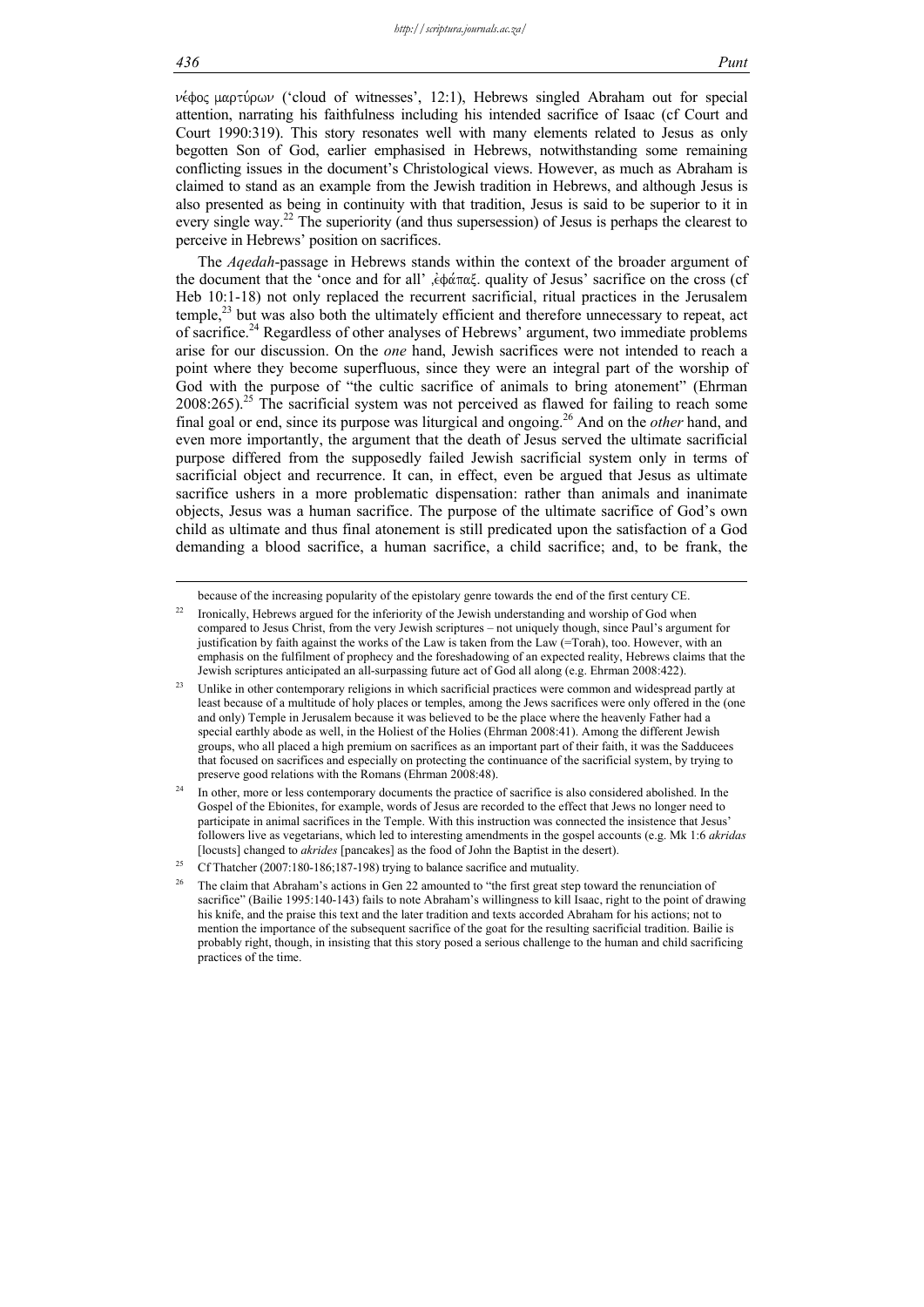ensuing religion now becomes predicated on the bloody death of the crucified Jesus as ultimate sacrifice.<sup>27</sup> Amidst claims of having replaced, and sublimely transcended, sacrificial *praxis*, is the ideology of sacrifice not now cemented into the religious *thought* of Jesus followers as point of departure, as the norming basis or orientating reference point in a broader web of significance?

# *Another reference, and possible allusions to the* **Aqedah**

In the New Testament one more direct reference is found to the *Aqedah* in Jas 2:21, and various arguments have been offered for allusions to it elsewhere in the corpus.

#### *James 2:21*

The reference to the *Aqedah* in Jas 2:21 is part of the letter's broader argument about authentic faith having to be put into practice.<sup>28</sup> As elsewhere in the Jewish tradition (cf *Sirach*, 1 *Maccabees*, *Jubilees*, and *4 Maccabees*), the author of James both stressed Abraham's faith explicitly and argued for it being best visible in the binding of Isaac. The gist of the argument of Jas 2:22-23 is that Abraham's justification was brought about by his faith in as much as it was borne out by his obedience, or works.<sup>29</sup> With no proof offered, the assumptions in James 2:21-23 are twofold: the *Aqedah* was obviously connected to Gen 15:6, and the *Aqedah* implies faith.30 From the earlier context in Jas 2:18-19 where the necessary accompaniment of faith by works is stressed with the hypothetic demon's faith in the unity of God, the argument about the inseparability of faith in works in the author's opinion is sealed with reference to the events of Gen 22 – of which Gen 15 is seen to be the prefiguring grounding (Swetnam 1981:81-83).

#### *Possible allusions to the* Aqedah *in the New Testament*

Besides the two texts where the *Aqedah* is in full view, other possible allusions to it in the New Testament were suggested. There is no general consensus on whether specific texts do in fact refer to the *Aqedah*, but the following interesting cases have been made for such allusions.

# *Rom 8:32 and Pauline thought*

Early research on the *Aqedah* in the New Testament already had researchers concluding that once the parallels Abraham-God and Isaac-Jesus are established, Jesus becomes the Passover lamb for Paul (cf 1 Cor 5:6-8). (Lévi; cf Swetnam 1981:4-21). A text which is often cited in

 $27$ 27 And more generally, and regardless of all refinements and qualifications, as long as "a divinely sanctioned death" is the prerequisite for satisfying "the offended divine entity", then "[t]he conclusion is inevitable that satisfaction atonement is based on divinely sanctioned, retributive violence" (Weaver 2001:225).

The authorship, and therefore provenance and dating of the letter of James remains highly contested. If the apostle James is posited as the author, a generally early date (40's CE) is presupposed; alternatively, if the document is pseudonymous, a later date of by the turn of the 1<sup>st</sup> century CE is suggested. Decisions on the introductory issues have a major impact on the interpretation of the letter's focus on the importance of works, especially as works are related to faith.

<sup>&</sup>lt;sup>29</sup> In Jas 2:23 the reference to the Scripture that was fulfilled is indeed to Gen 15:6.

<sup>30</sup> Various suggestions have been made in the past, comparing Jas 2 with Rom 4. However, although Rom 4:3,9,22-24 cites Gen 15:6, no reference was made to Gen 22 or the *Aqedah*, probably to stress that justifycation lies outside the control of humans and to avoid the notion that faith in any way deserves a reward (Swetnam 1981:83).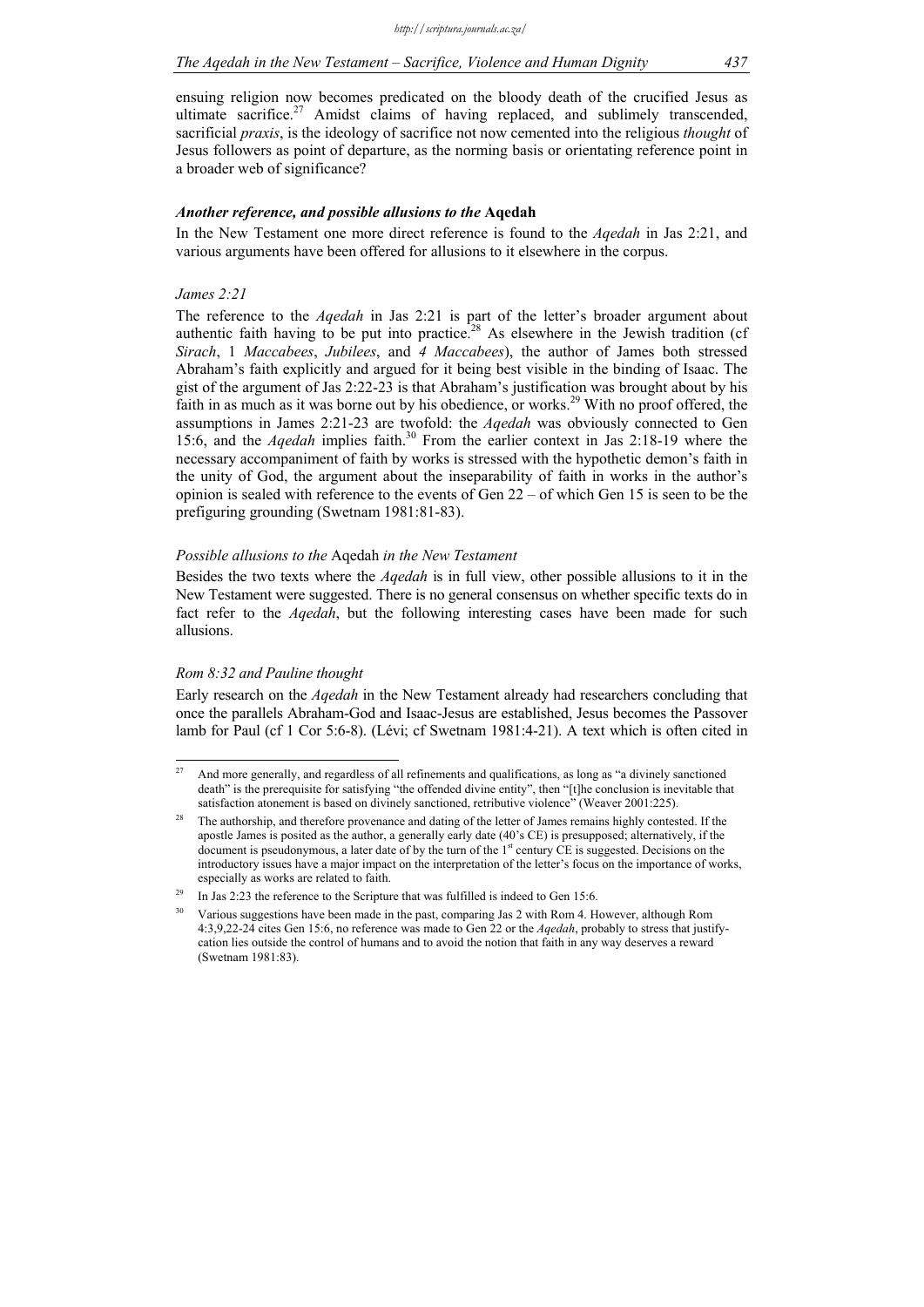connection with the *Aqedah* is Rom 8:32, mostly because of the phrase ouve  $\dot{\epsilon}$  de ( $\sigma \alpha \tau$ ) ("he did not spare") which corresponds with the phrase used with regard to Abraham's willingness to sacrifice Isaac in Gen 22:16 LXX.

Other scholars are less convinced that Pauline Christology was framed with reference to the *Aqedah* (and atonement), arguing rather that Paul used other sacrificial imagery within his multifaceted portrayal of the crucifixion. Paul probably made use of traditions of the Passover lamb and about the sacrificial animals of Exodus in his thinking (Lampe 2007:191-209).

### *Other possible allusions*

Other New Testament texts that possibly evoke allusion to the *Aqedah* include John 1:29 and 1 Peter 1:20, given their emphasis on the Lamb in the *Aqedah* traditions.31 The coincidence of the phrase vioc  $\alpha$  v $\alpha$ πητός (cf Gen 22:2,12,16 LXX) in Mark 1:11 and gospel parallels, as possibly applied to those destined to die a sacrificial death, has also been seen by some as evoking a reference to the *Aqedah*. A number of themes related to the *Aqedah*, such as God giving his son, are seen to converge in John 3:16. Given connections made between the *Aqedah* and resurrection and/or eternal life in 4 Maccabees and Pseudo-Philo's *Biblical Antiquities*, and possible the Torah Shrine at Dura Europos, the 'third day' reference in 1 Corinthians 15:4 has also been suggested as another possible intertext along these line (Swetnam 1981:84-85).

Various interconnections are generally argued to sustain the references of the above mentioned texts to the *Aqedah*: the lamb-imagery's connection with the *Aqedah* in Jn 1:29 would support *Aqedah* influence in Jn 3:16 while *Aqedah*-allusion in Mk 1:11 and parallels would conversely strengthen the case for Jn 1:29; and, the comparison at Rom 8:32 and Heb 11:17-19 between Abraham giving Isaac and God giving Jesus often becomes the basis for similar reasoning about Jn 3:16 (Swetnam 1981:85).

Much more work is required on these texts to argue a persuasive case for their connection to the *Aqedah*, but intertextual echoes of the *Aqedah* do seem to reverberate throughout different parts of the New Testament. And it is the pervasiveness of the notion of the *Aqedah* – rather than the specific historical reference itself – particularly in how it underwrote sacrifice and violence, and also how all these elements culminated in a particular portrayal of human dignity, that should be investigated further. Only a first few comments are possible here.

### **Sacrifice, Violence and Human Dignity**

One important consequence flowing from the *Aqedah* tradition was the legitimisation of sacrifice together with the shedding of blood broadly conceived, as seen in (among others) the New Testament and the subsequent Christian tradition. However, the impact of the relationship between violence and sacrificial practices extends further, with sacrifice also implicated in the creation and maintenance of patriarchal society and accompanying gender bias. The *Aqedah* tradition seems to be both the basis of and paradigm for ongoing religious legitimisation of violence, for 'sacred pain' (Glucklich 1999) – physical and otherwise – that impacts variously on human dignity.<sup>3</sup>

 $31$ 31 The possibility that 1 Pt 1:20 alluded to the *Aqedah* is less likely than for the same to be the case in Jn 1:29, given the *Aqedah*'s relation to the *tāmîd* offering (Swetnam 1981:84).

<sup>&</sup>lt;sup>32</sup> Cf e.g. Chilton's recent study (2008); alternative interpretations to the traditional understanding of Abraham's faith and morals being tested by God, have been proposed; cf Schrader (2004:251-258) on the *Aqedah*'s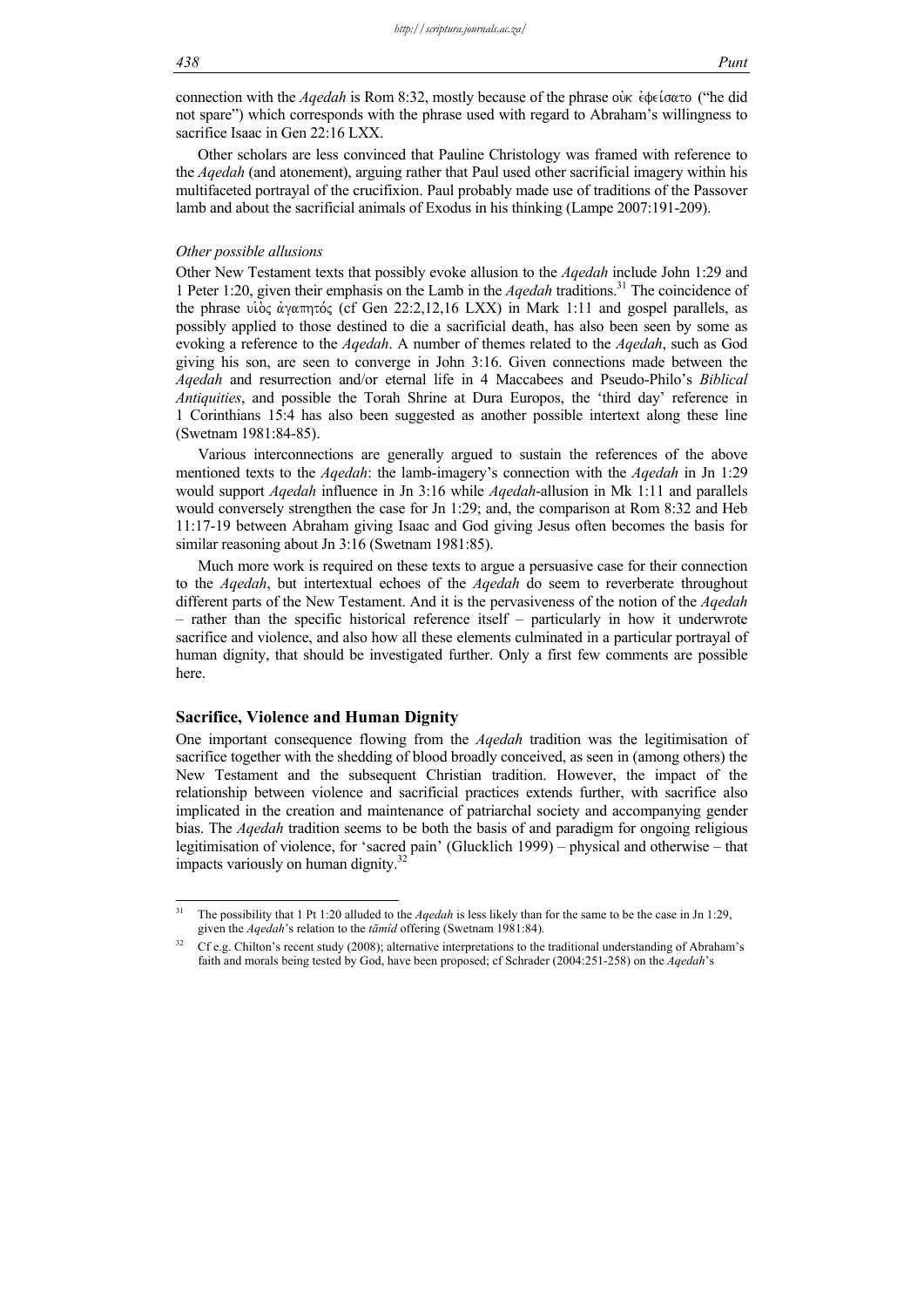As mentioned earlier, in antiquity sacrifice already impinged on human dignity since it often formed the basis for stereotyped accusations (cf Rives 1995:65-85). Stereotypical charges of human sacrifice was levelled against opposing groups as part of ancient invective, related to accusations of ritual murder and cannibalism, $33$  and generally served the purpose of boundary setting, indicating a divergence between themselves and the target of the rhetorical claims (Knust 2006:6). Such forms of epistemological violence may pale in significance when confronted with other effects brought about and kept intact within a sacrificial system. In ways that went beyond character assassination – and its often very real, disastrous consequences – the authorisation and legitimation of sacrificial tradition structured society in ways that require attention for the consequences flowing from it. Two important instances will suffice here.

# *Sacrifices, and discourses and rituals of power*

Sacrifices were a primary mode or vehicle of communication between humans and their gods in early times, and also encompassed an immensely powerful social function.<sup>34</sup> "All significant political bodies in the Greek city … were male sacrificing bodies that conducted no significant political activity without sacrifice" (Stowers 1995:295). This power was pronounced in a context where religious and political spheres were often perceived, experienced and *lived* as integrated. Sacrifices were in the first century CE embedded in a context where politics and religion were intimately connected and at times, actively and strongly, informed each other reciprocally.<sup>35</sup> "[G]overnment and religion both functioned, theoretically, to secure the same ends of making life prosperous, meaningful, and happy. The gods brought peace and prosperity and made the state great. In turn, the state sponsored and encouraged the worship of gods" (Ehrman 2008:27). In addition to encouraging the worshipping of gods, the Empire's emperors were often included among those worshipped.

Sacrifice was therefore an important element in the Roman emperor cults, $36$  where people showed their devotion to the gods through prayer and sacrifice. Daily cultic acts and rituals would for example include some outpouring of wine before a meal in honour of the gods, while periodic festivals would have a group of worshippers, or a priest on their behalf, sacrificing an animal.<sup>37</sup> In Rome, at great celebrations, trained priests would officiate at standardised rituals which also included sacrifices and even set prayers. The selflegitimising assumptions about the efficacy of such rituals of which sacrifices were the

purpose being to test Abraham's break from pagan practices, and to continue religious evolution which would lead to the Torah standard of behaviour and worship.

<sup>33</sup> On cannibalism, cf McGowan: "Since eating and death are both human experiences of fundamental importance, it is not surprising that the idea of eating people stirs the emotions and attracts a profound response" (McGowan 1994:414). The term 'cannibals' is a corruption of *cannibales* as a description of the Carib people provided to Columbus on his 'New World'-journeys by the neighbouring Arawak people, to whom the *cannibales* appeared as dogs and were believed to engage with a nearby Amazon community in sexual practices (McGowen 1994:415).

<sup>34 &</sup>quot;Viewing sacrifice as a map or ideogram of Greek and social relations clarifies the social and cultural power of the practice" (Stowers 1995:325).

<sup>&</sup>lt;sup>35</sup> This meant that "[s]acrificial practices at a fixed cult locus regulate patterns of land tenure, inheritance, and kinship" (Stowers 1995:313).

<sup>36 &</sup>quot;Except in Roman *coloniae*, imperial cults in the Greek East took the form of Greek sacrifices" (Stowers 1995:325).

<sup>&</sup>lt;sup>37</sup> "Ritual practices are not the instrument of some more basic power or of social entities outside of ritual but a particular environment within which participants come to embody and negotiate power relations" (Stowers 1995:307).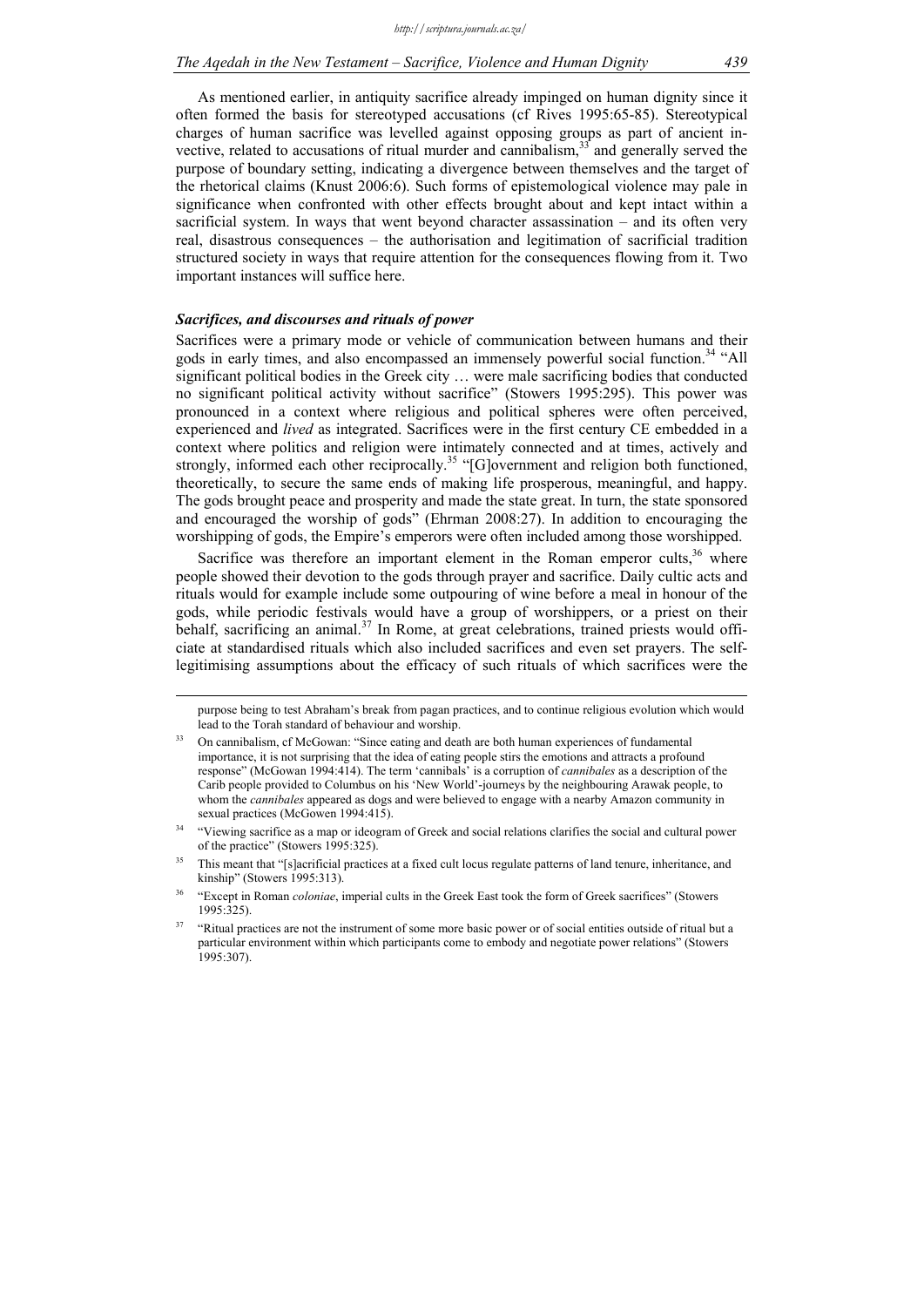-

visually arresting part, which when done according to conventional wisdom and regimen, were underwritten by the apparent successes and opulence, the power and grandeur of Empire<sup>38</sup> (Ehrman 2008:27).

Rituals can in the end only be understood in the context of other local practices from which they see themselves as being distinct from or even in opposition to. Ritual practices such as sacrifices did not, beyond some agreement to participate, require consensus in thought or belief among participants regarding their understanding of symbols. Such practices were therefore set in ambiguity, employing partial misrecognition and constrained power while it reproduced a certain arrangement of power: negotiation and resistance were both constrained and permitted in rituals. As far as solidarity was produced in and through sacrificial rituals, it was based on fragmentation (Stowers 1995:306-309). One effect of this was that, in the context of the Roman Empire and the imperial cult on the one hand and the link between sacrificial practices and kinship on the other, Jewish and Jesus-follower communities not participating in Roman cultic activities could not claim allegiance to the dominant Greco-Roman identity of the time. And they increasingly became countercommunities, with all the tensions and ambiguity it implied!

# *Sacrificial violence, gender and dignity*

In the first-century Greco-Roman world kinship, ethnicity and ritual were linked to one another, and so also were their implications for social relations, political power and enfranchisement intermeshed. Sacrifice was "a powerful means of organizing all kinds of social relations" given its importance for issues such as procreation, gender, descent and place (Stowers 1995:294). In the work of Nancy Jay the question about the relationship between social structure and sacrifice, once so pertinent in the work of French and British anthropologists, were again in the foreground. Now, however, rather than claiming that sacrifice strengthens the bonds of the group, Jay insists that patrilineal related males maintain their relations and social positions in this way. "Because gender relations link historical social relations to a biological base, they appear natural, inevitable. This apparently natural quality makes gender unequalled as a cornerstone of domination. Growing up in families, people learn, along with gender, systems of domination that can be elaborated on a tribal and state level. Building political systems of domination on gender relations makes political domination to appear inevitable and unchangeable" (Jay 2001:148).

Sacrifice in the ancient context was a construct through which men asserted their claims on children, effectively declaring their paternity in the face of maternity so emphatically present in childbirth.<sup>39</sup> "Patrilineal lines of descent must, therefore, eschew any reliance on

<sup>38</sup> Accompanying actions such as extispicy or the study of the sacrificial animal's entrails to establish the acceptance of such sacrifices by the gods – as well as other modes of divination such as the study of birds' flight patterns by augurs, and of course private interactions with the gods through oracles – underwrote the further belief that communication with the gods was dialogical in nature (Ehrman 2008:27).

<sup>39 &</sup>quot;Our modern assumptions about the naturalness of 'ethnicity', 'kinship', and 'ancestry' makes it easy for us to gloss over the ways that reckoning race or ethnicity *even by descent* is a social process" (Buell 2001:472). "A child did not become a member of the household at or by virtue of birth… Rather, membership was affected cultically by sacrifice as the child was separated from the pollution of its mother and bonded to the father". Such sacrificially construed membership applied to the  $\delta \tilde{k}$  to the  $\gamma \tilde{\epsilon} \nu$  or clan ("a locative sacrificing kinship group larger than the  $\alpha$  but smaller and less divers than a phratry") (Stowers 1995:315-316). These trends were perhaps most visible in the nurturing passivity evoked in the Thesmophoria festival for women and conversely, the Apatouria festival with its active kinship making (e.g. Stowers 1995:312-320).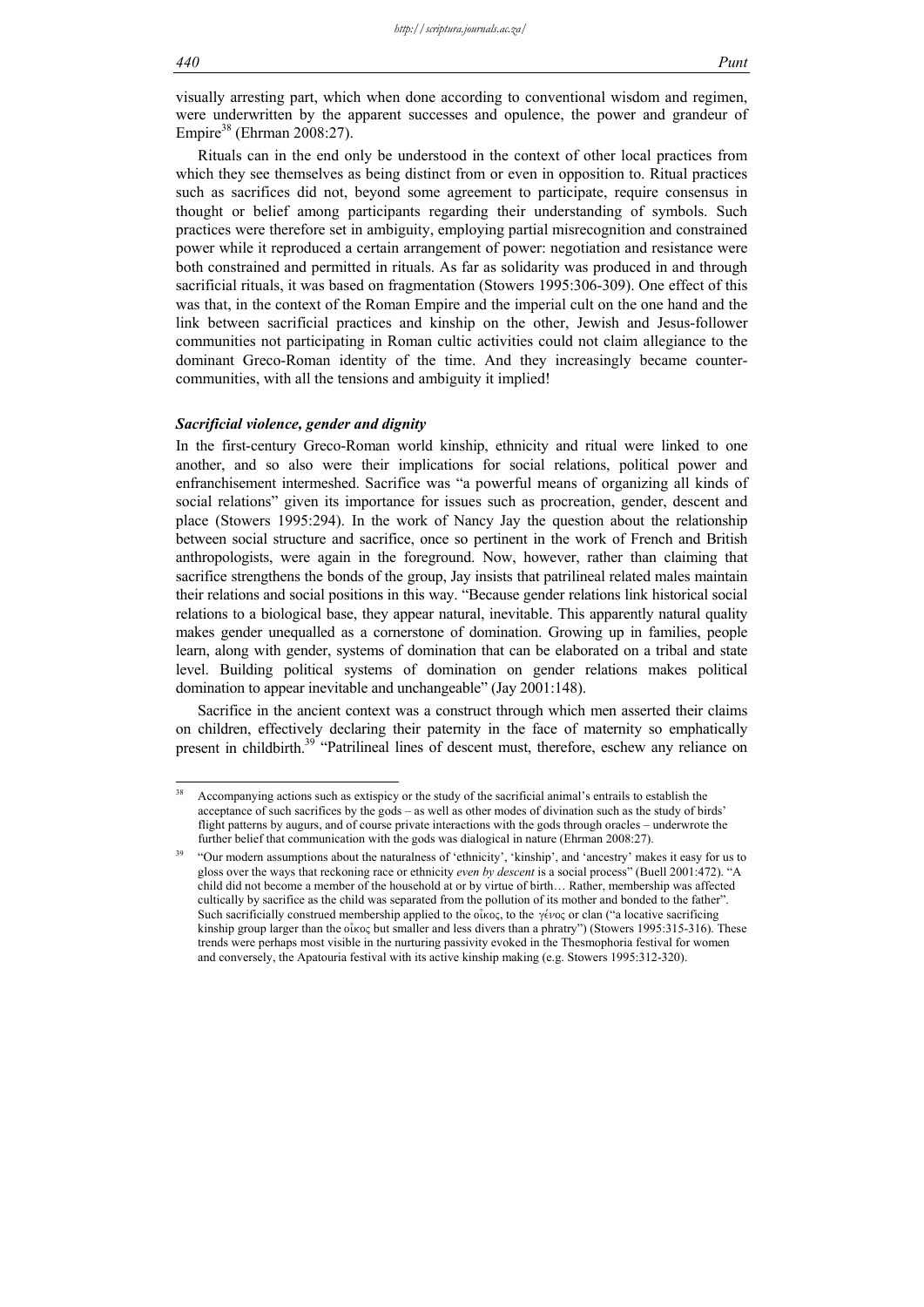physical birth to determine genealogical legitimacy and instead provide some other marker for establishing such legitimacy. Sacrifice is that marker" (Eisenbaum 2005:109). Both gender and claims and counter-claims to rights played an important role in many sacrificial systems, because kinship was the central concern, and kinship is a gender construct of political nature.<sup>40</sup> "Physiology and biology do not create descent groups and patterns of kinship. People do. Thus, the organization of kinship is always political... Sacrificial systems are ways of regulating kinship, descent, and the inheritance of property, in the face of considerations such as lineages producing no male descendants, ideology and power concerns overriding biological parenthood, and the like (Stowers 1995:313).

But it was not only paternity, as Jay argues, but also maternity that was constructed and interpreted through sacrificial practices, by defining the appropriate uses of blood with relation to procreation and gender (Stowers  $1995:301$ ).<sup>41</sup> Sacrifice intends to enforce the dominance of the paternal line through the creation of a hierarchical opposition between maternity and paternity. "Greek animal sacrifice worked because it elaborated schemes of hierarchical homologies through an inarticulate medium that inscribed such patterns in the body" (Stowers 1995:331-332). But sacrifices also served to embed and articulate maternal and paternal roles, defining the role of blood in men as opposed to its role in women.<sup>42</sup>

While modern perceptions of sacrifice probably no longer underwrite the full gamut of socio-religious structures and perceptions, the extent to which the power and genderconstructing aspects infused with conceptual frameworks informed by sacrificial logic can be fully divorced from sacrifice, requires attention.<sup>43</sup> Especially since conceptual framing often remains long after practices have ceased, particularly if embedded in self-sustaining religious discourse.

# **Conclusion**

-

In pursuing the relationship between violence and human dignity, this brief discussion concerned itself with what one scholar called "the embedding of sacrificial rituals in

<sup>40</sup> Claims to childhood and thus to carry the name of the father or patrilineal line and entitlement to the father's inheritance was less a matter of physical descent than socio-legal arrangement. This was so for two reasons in particular. One, and notwithstanding the cultural context of patriarchy, the materiality of physical life meant that women who derived their very recognition and in fact acknowledgement of existence from attachment to either a father or husband (or failing which, a related male sibling), were vital for perpetuating human life and the very line of descent. Two, in a context where the legal and socially acceptable sexual activities often saw men fathering children beyond the confines of marriage, not all the male children of the father were considered 'sons'. Daughters in any way given a patriarchal context, found themselves in a precarious position, seeing also that Roman legislation extended any obligation regarding girl-children only to the firstborn girl; the subsequent girls could be disposed of, whether through exposure of adoption – which apparently saw them growing up for slavery and/or prostitution. Girls were seen as a burden to the household, because of the expense of their dowry and since their labour potential is lost after marriage.

<sup>&</sup>lt;sup>41</sup> Cf Cohen (1999:363-307) on changes in the Jewish community regarding descent with the rabbinic innovation of the principle of matrilineal descent; cf Buell 2001:472.

<sup>42</sup> E.g. Aristotle defined blood as the basic vital substance common to humans and animals, and the vehicle for the spark of procreation; medical ideas about blood created and naturalised gender roles: men and their blood/semen were active, creative and dominant, the source of human identity while women and their blood/menses were passive, supportive, nurturing, imperfect and in need of men's active power for biological fulfilment (Stowers 1995:303-304).

<sup>&</sup>lt;sup>43</sup> Is Soskice therefore going far enough in emphasising the disruptive and subversive nature of NT symbols, challenging prevailing norms pertaining e.g. to blood (Soskice 2007:88-99) – is there not beyond such subversion also the need for a new grammar and vocabulary pertaining to these matters?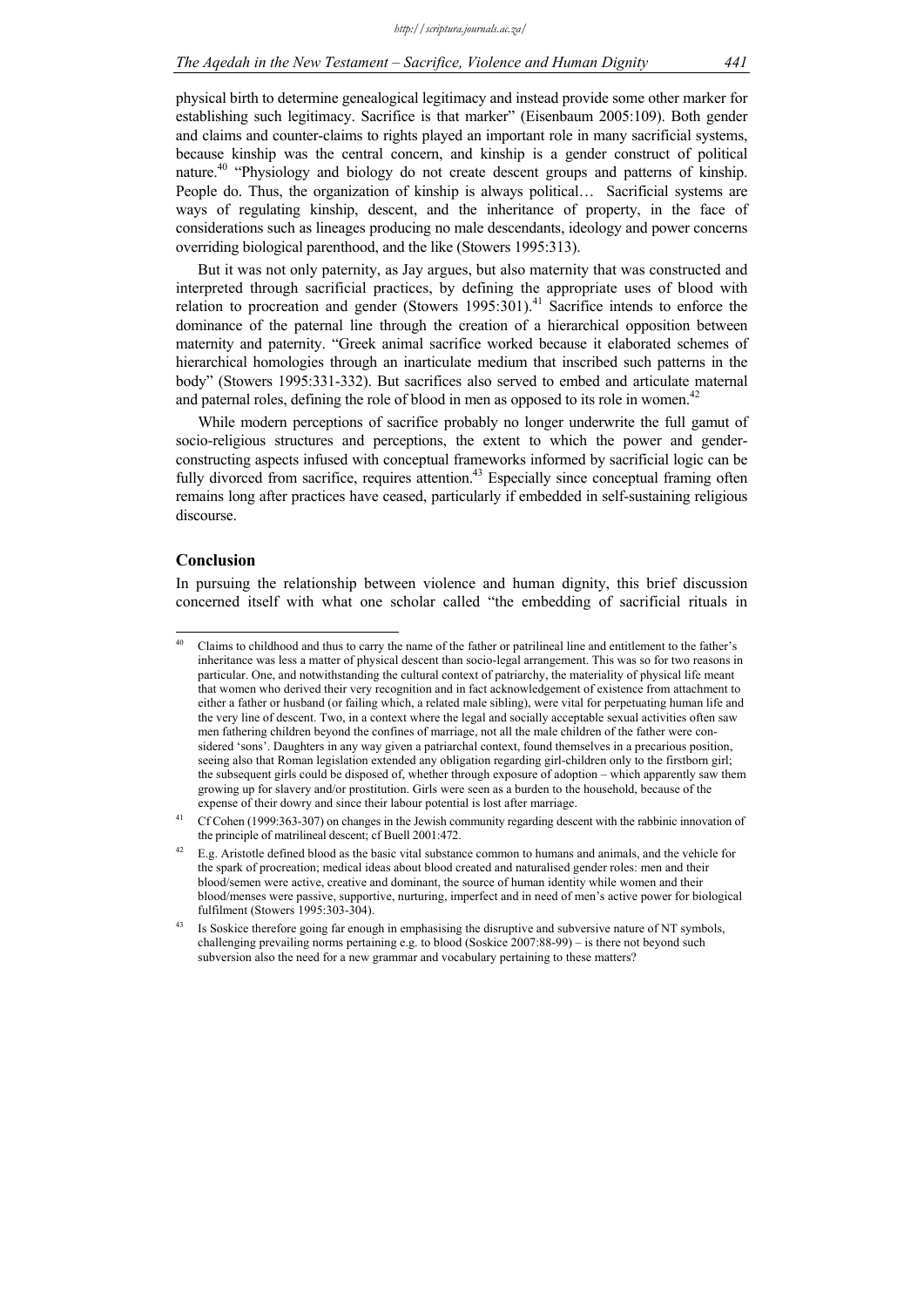particular cultures<sup> $344$ </sup> (Drexler 2006:1665). So, for example, the language of sacrifice is today still often heard variously but clearly in appeals for donation, in calls for justice, in the rhetoric of conflict and war, and the commendation of martyrs. Rather than presenting a "cultural crisis associated with a sacrificial system whose mythological power was waning and whose rituals were malfunctioning" (Bailie 1995:142-143), the New Testament's portrayal and underlying narrative of Isaac's binding presupposes and condones sacrificial logic through its indebtedness to the *Aqedah*.<sup>45</sup> When sacrifice is perceived as social cure, legitimated with references and appeals to the *Aqedah* – and maybe less often, to Jesus' death on the  $cross^{46} - it$  has the potential to reach the opposite of its intended effect (cf Chilton 2008:3-6).<sup>47</sup> Sacrifice as notion then not only (fatally) attacks the dignity of victim but also of the originator and/or participant – the 'perpetrator' – notwithstanding how complex each of these positions may be, how strongly they are intertwined with one another, or how much the one is defined through the other.<sup>48</sup> On the one hand, it may be fair to speak of a destabilising effect located in the "Bible's aversion for sacrifice and its concern for victims" on the remaining 'historical convulsions' of our time<sup>49</sup> (Bailie 1995:114; cf above). However, on the other hand the remaining sacrificial discourse present in contemporary theology has been shown through history not to bode well for human dignity, whether dignity's primary reference is gender, social power, or other manifestations.

The politics of genocide, the psychology and sociology of subjugating women, the defence of retribution in the criminal justice system, and cultural mechanisms of identifying scapegoats all point to the pervasive language of sacrifice active in many areas of people's lives today. Then again, the often veiled relationship between sacrifice and violence,<sup>50</sup> and also religion's connecting role in the relationship, can be revealed in a study of the *Aqedah*

 $\frac{44}{3}$ 44 Cf Stowers' caution not "to abstract sacrificial practice from particular social contexts and to abstract sacrifice into some supposedly universal psychological, social, or epistemological trait" (Stowers 1995:331).

<sup>&</sup>lt;sup>45</sup> Stowers' comment on Greek sacrifice rings true here as well: "By locating humans within the cosmic hierarchy, the myth of sacrifice legitimated and naturalized the social hierarchies of the polis that were also mapped and indexed by sacrifice" (Stowers 1995:326).

<sup>46</sup> The thesis of the comprehensive study by Swetnam on the *Aqedah* in Hebrews, and the light that the former casts on the latter, is that Hebrews "is thinking of the death and resurrection of Jesus in terms of the sacrifice of Isaac by Abraham as portrayed in Gn 22 (the *Aqedah*) and as developed in the Jewish tradition" (Swetnam 1981:2).

<sup>47</sup> In an analogous way, Briggs argues for the link between social and theological processes of domination in Paul's thinking as it emerged in his letters, so that the ownership of bodies in first-century CE slavery is downplayed by the notion that God owns the human bodies and existence of early Christians (Briggs 2000:119).

Concern for the effects of the sacrificial system also leans the other way: Avoiding the "cult of the victim" (amounting to the aspiration to victim-status as crucial to self-definition and self-preservation over a wide range of fronts) without neglecting the importance of the biblical tradition's concern for the victim: "In one form or another, all of the world's great religions urge their faithful to exercise compassion and mercy, as does the Judeo-Christian tradition. But the empathy for victims – *as victims* – is specifically Western and quintessentially biblical" (Bailie 1995:19).

<sup>&</sup>quot;The trio of ritual atrocity (human sacrifice, cannibalism, and sexual perversion) has a long history in discourses of the other and the trio raises its head again not only in accusations against Jews, 'heretics', and witches in the medieval and early modern periods, for instance, but also in the more recent 'Satanic ritual abuse' scare of the 1980s" (Harland 2007:73).

Even where the sacrificial victim has a positive role –  $\dot{a}$  la Girard – on society, on the one hand, it on the other hand perpetuates the system as well as its ongoing sanctioning; cf Bailie (1995).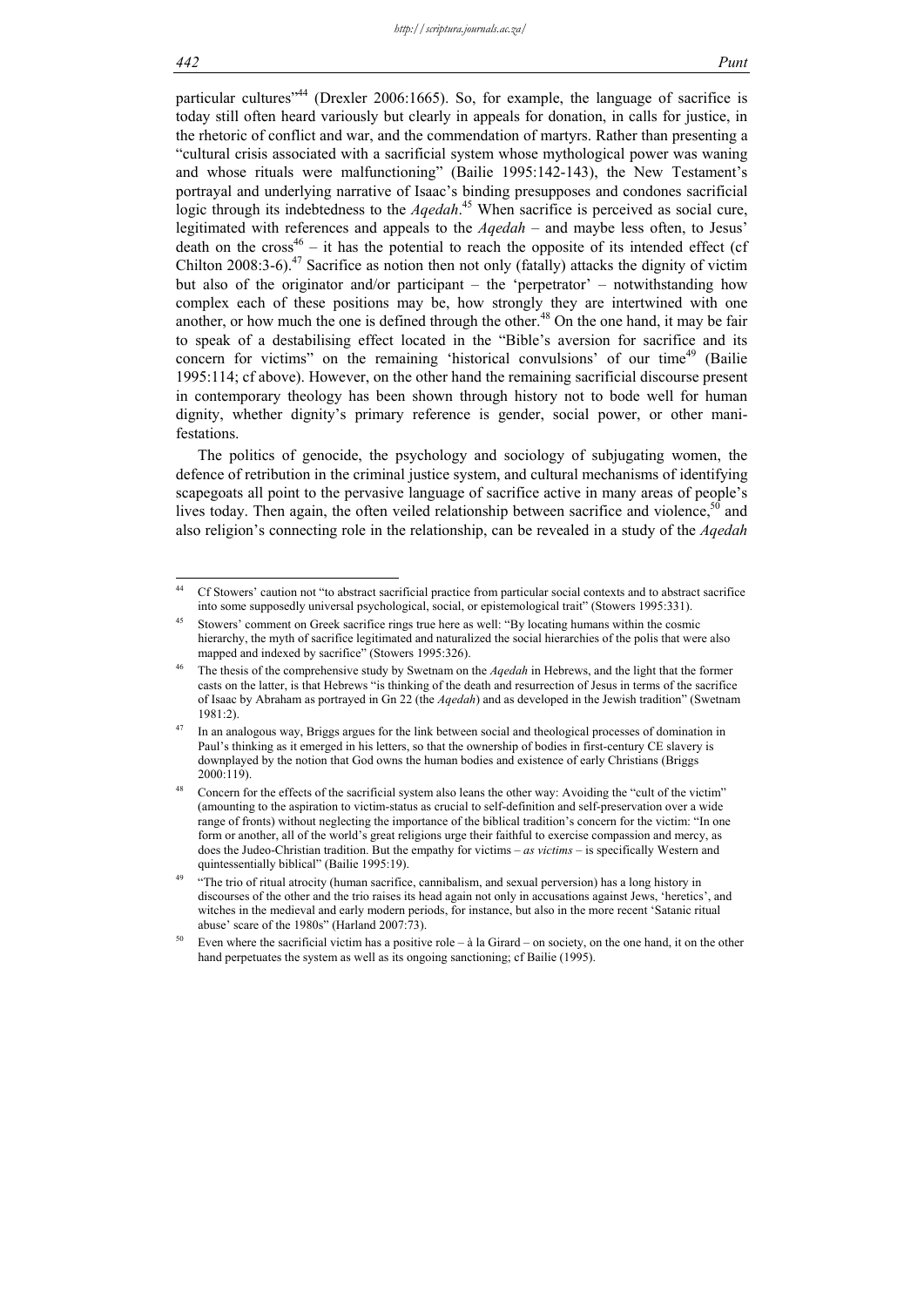in the New Testament.<sup>51</sup> Exposure does not resolve the problems related to sacrificial thinking, but is uncovering not often the first step in trying to understand the impact and effect of a system such as the sacrificial tradition on human dignity?<sup>52</sup> And often the requisite starting point for effective programmes of actions to counter the risky effects of a tradition?

# **BIBLIOGRAPHY**

Bailie, G 1995. *Violence unveiled: Humanity at the Crossroads*. New York: Crossroad.

- Bremmer, JN 2002. Sacrificing a Child in Ancient Greece: The Case of Iphigeneia. In *The Sacrifice of Isaac. The Aqedah (Genesis 22) and Its Interpretations*, (eds.) E Noort, and E Tigchelaar, 21-43. Themes in Biblical Narrative. Jewish and Christians traditions. Leiden: Brill.
- Briggs, S 2000. Paul on Bondage and Freedom in Imperial Roman Society. In *Paul and Politics. Ekklesia, Israel, Imperium, Interpretation. Essays in Honor of Krister Stendahl*, (ed.) RA Horsley, 110-23. Harrisville: Trinity Press International.
- Buell, DK 2001. Rethinking the Relevance of Race for Early Christian Self-Definition. *Harvard Theological Review* 94(4): 449-76.
- Chilton, B 2008. *Abraham's Curse. Child Sacrifice in the Legacies of the West*. New York: Doubleday.
- Cohen, SD. 1999. *The Beginnings of Jewishness: Boundaries, Varieties, Uncertainties*. Hellenistic Culture and Society, vol. 31. Berkeley: University of California Press.
- Court, J and K Court 1990. *The New Testament World*. Cambridge: Cambridge University Press.
- Douglas, M 1966. *Purity and Danger. An Analysis of Concepts of Pollution and Taboo*. London: Routledge & Kegan Paul.
- Drexler, J 2006. Sacrifice. In *The Brill Dictionary of Religion, Vol IV (S-Z)*, (ed.) K Von Stuckrad, 1657-66. Leiden, Boston: Brill.
- Ehrman, BD 2008. *The New Testament: A Historical Introduction to the Early Christian Writings*. 4<sup>th</sup> edition. New York: Oxford University Press.
- Eisenbaum, P 2005. A Remedy for Having Been Born of Woman. Jesus, Gentiles, and the Genealogy in Romans. In *Gender, Tradition and Romans. Shared Ground, Uncertain Borders*, (eds.) C Grenholm and D Patte, 101-42. Romans through history and cultures series. New York & London: T&T Clark.
- Finsterbusch, K, A Lange and KFD Römheld, (eds.) 2007. *Human Sacrifice in Jewish and Christian Tradition*. Numen Book Series, vol. 112. Leiden: Brill.

 $51$ Other issues remain and could not be discussed here: admitting to the differences between the "farmerwarrior-citizen in classical Attika" and the early followers of Jesus from Greek stock, Stowers rightly stresses that the first Christians were an 'urban phenomenon' (cf Meeks) and lived in a social space defined by Empire – and, it can be added, with implications for emerging Christian notions of sacrifice! Stowers raises another question: "Why [did] Christians [create] a new form of nonanimal sacrifice in the Eucharistic cult of the fourth and the fifth centuries?" (Stowers 1995:331).

 $52$  "Only with difficulty is it possible to retrieve from the biblical text an alternative perspective to the dominant ideology which has so permeated the text" (Rowland 2006:659).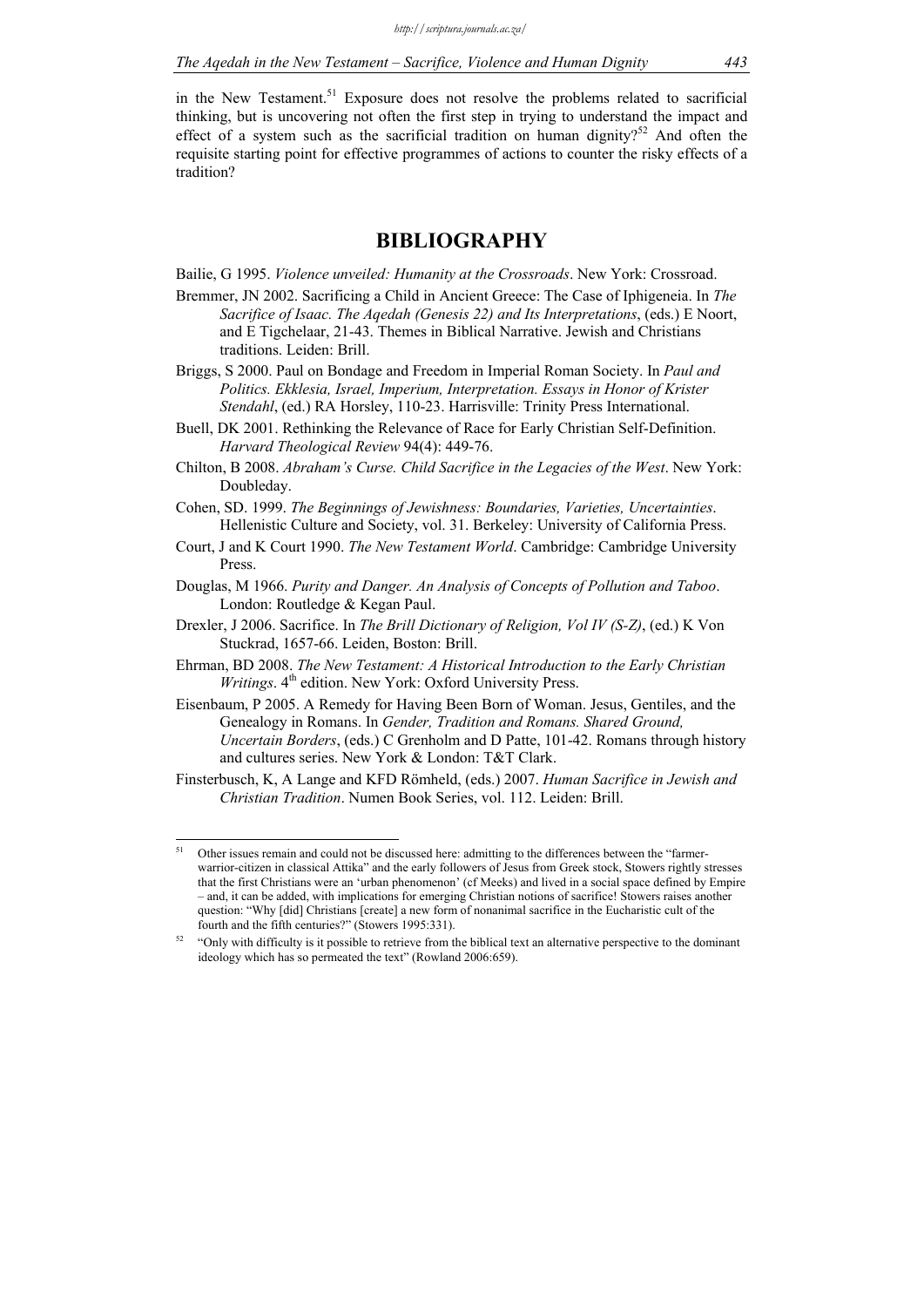- Girard, R 1987. *Things hidden since the Foundation of the World*. Stanford: Stanford University Press.
- Glucklich, A 1999. Self and Sacrifice: A Phenomenological Psychology of Sacred Pain. *Harvard Theological Review* 92(4): 479-506.
- Harland, PA 2007. 'These People Are ... Men Eaters': Banquets of the Anti-Associations and Perceptions of Minority Cultural Groups. In *Identity and Interaction in the Ancient Mediterranean. Jews, Christians and Others Essays in Honour of Stephen G Wilson*, (eds.) ZA Crook, and PA Harland, 56-75. New Testament Monographs, vol. 18. Sheffield: Sheffield Phoenix.
- Hodge, CJ 2007. If Sons, Then Heirs. A Study of Kinship and Ethnicity in the Letters of Paul. Oxford, New York: Oxford University Press.
- Jay, N 1985. Sacrifice As Remedy for Having Been Born of Women. In *Immaculate & Powerful. The Female in Sacred Image and Social Reality*, (eds.) C Atkinson, CH Buchanan and MR Miles, 283-309. Harvard Women's Studies in Religion Series. Boston: Beacon.
- Jay, N 1992. *Throughout Your Generations Forever. Sacrifice, Religion, and Paternity*. Chicago & London: University of Chicago Press.
- Knust, JW 2006. *Abandoned to Lust. Sexual Slander and Ancient Christianity*. Gender, Theory, and Religion. New York: Columbia University Press.
- Lampe, P 2007. Human Sacrifice and Pauline Christology. In *Human Sacrifice in Jewish and Christian Tradition*, (eds.) K Finsterbusch, A Lange, and KFD Römheld, 191-209. Numen Book Series, vol. 112. Leiden: Brill.
- Malina, BJ 1993. *The New Testament World. Insights from Cultural Anthropology*. (Rev ed.). Louisville: Westminster/John Knox Press.
- McGowan, A 1994. Eating People: Accusations of Cannibalism against Christians in the Second Century. *Journal of Early Christian Studies* 2(3):413-42.
- Neyrey, JH 1996. Clean/Unclean, Pure/Polluted, and Holy/Profane: The Idea and System of Purity. In *The Social Sciences and New Testament Interpretation*, (ed.) R Rohrbaugh, 80-104. Peabody: Hendrickson.
- Noort, E 2002. Genesis 22: Human Sacrifice and Theology in the Hebrew Bible. In *The Sacrifice of Isaac. The Aqedah (Genesis 22) and Its Interpretations*, (eds.) E Noort, and E Tigchelaar, 1-20. Themes in Biblical Narrative. Jewish and Christians traditions. Leiden: Brill.
- Osiek, C 2005. Family Matters. In *Christian Origins*, (ed.) RA Horsley, 201-20. A people's history of Christianity, vol. 1. Minneapolis: Fortress.
- Punt, J 2008. Jude and the Others. Hermeneutics, Identity, Conflict. *SABJT* 17:149-162.
- Punt, J 2009a. Unethical language? Stereotyping and vilification, and Pauline ethics. (forthcoming).
- Punt, J 2009b. Violence in the New Testament, and the Roman Empire. Ambivalence, Othering, Agency. (forthcoming).
- Rives, J 1995. Human Sacrifice among Pagans and Christians. *The Journal of Roman Studies* 85: 65-85.
- Rowland, C 2006. Social, Political, and Ideological Criticism. In *The Oxford Handbook of Biblical Studies*, (eds.) JW Rogerson, and JM Lieu, 655-71. Oxford, New York: Oxford University Press.